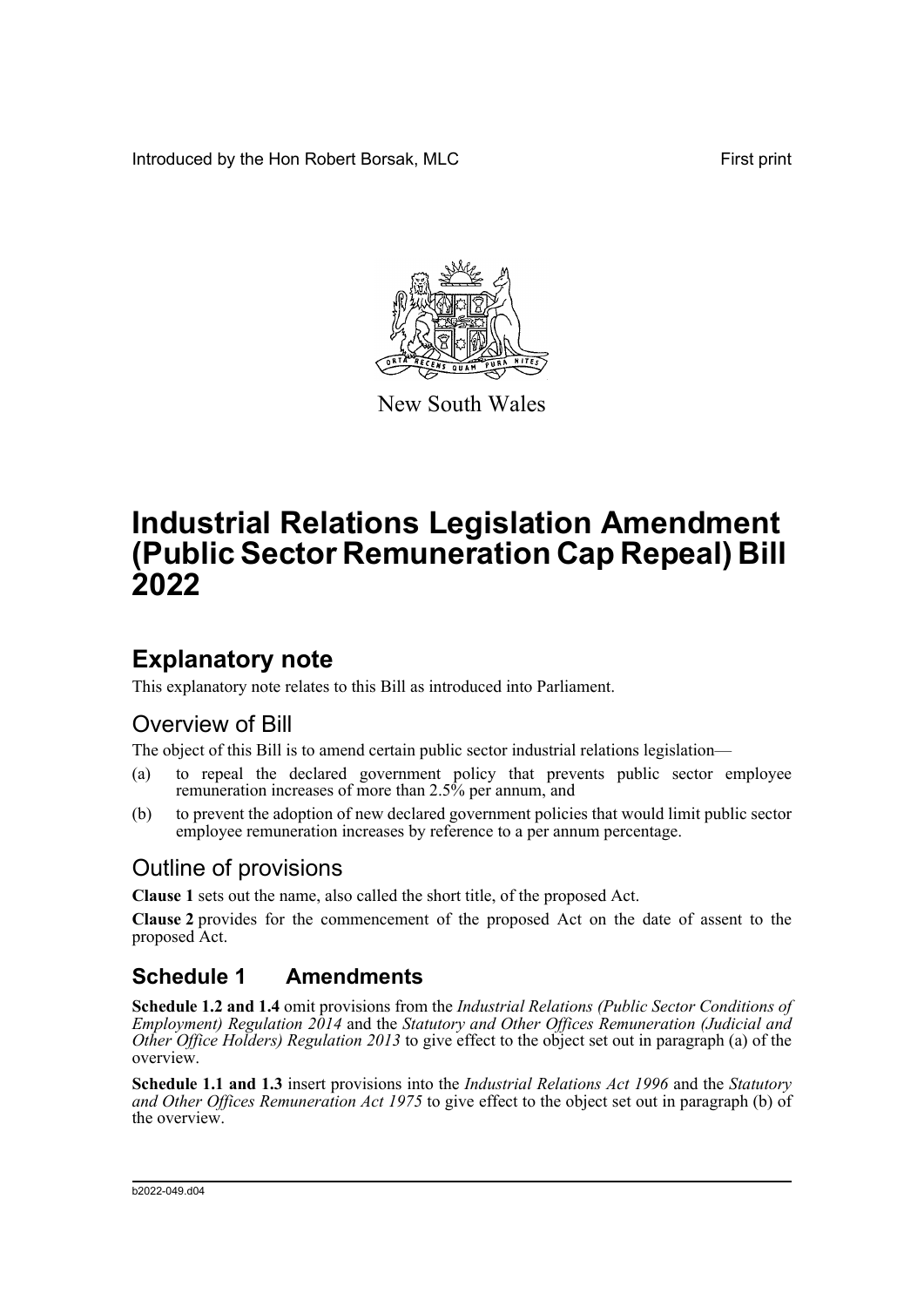Introduced by the Hon Robert Borsak, MLC First print



New South Wales

# **Industrial Relations Legislation Amendment (Public Sector Remuneration Cap Repeal) Bill 2022**

### **Contents**

|                   |                   | Page |
|-------------------|-------------------|------|
| $\overline{1}$    | Name of Act       |      |
|                   | 2 Commencement    | ົ    |
| <b>Schedule 1</b> | <b>Amendments</b> |      |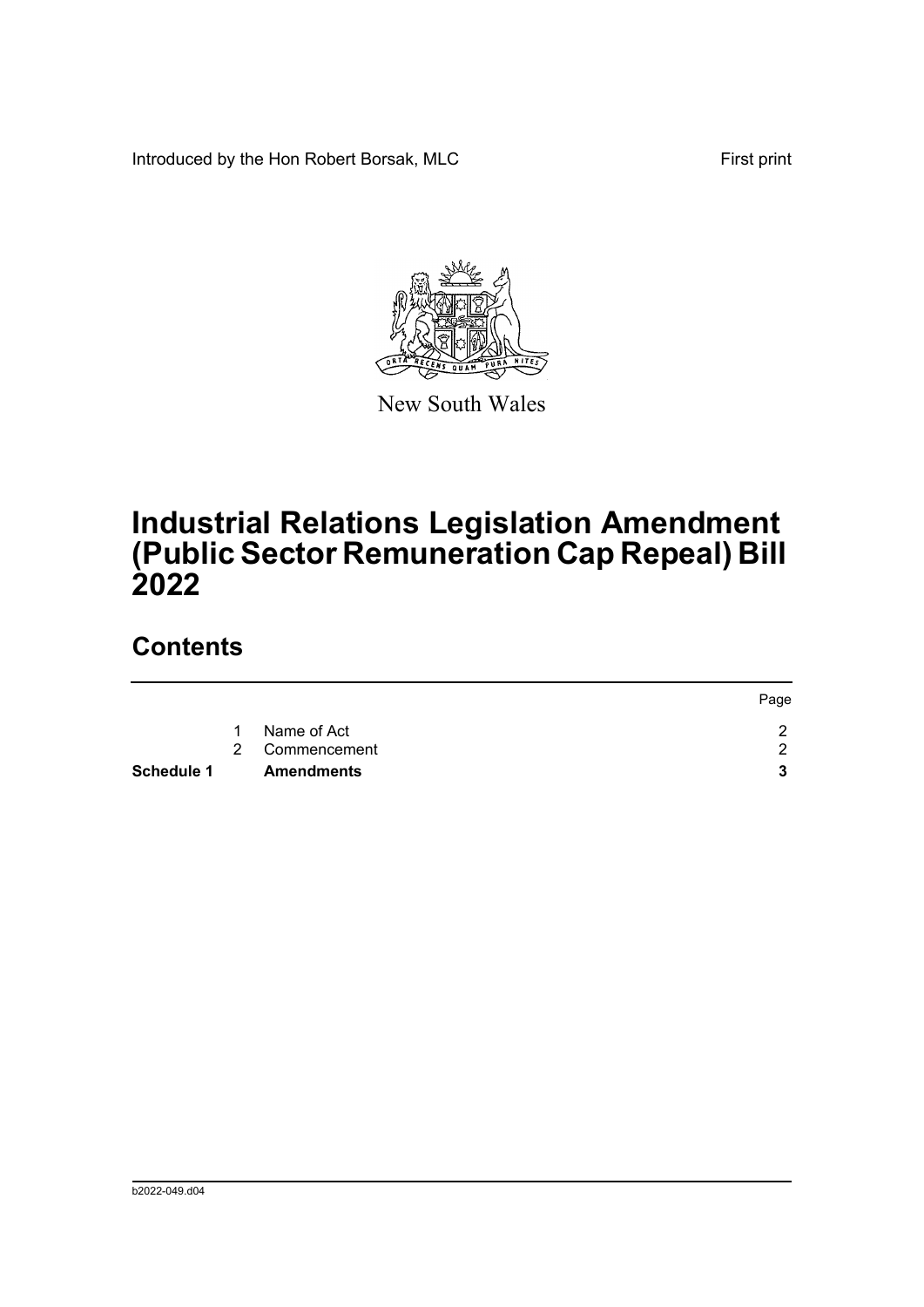

New South Wales

# **Industrial Relations Legislation Amendment (Public Sector Remuneration Cap Repeal) Bill 2022**

No , 2022

#### **A Bill for**

An Act to amend legislation to repeal the declared government policy that prevents public sector employee remuneration increases of more than 2.5% per annum; to prevent the adoption of new declared government policies that would limit public sector employee remuneration increases by reference to a per annum percentage; and for related purposes.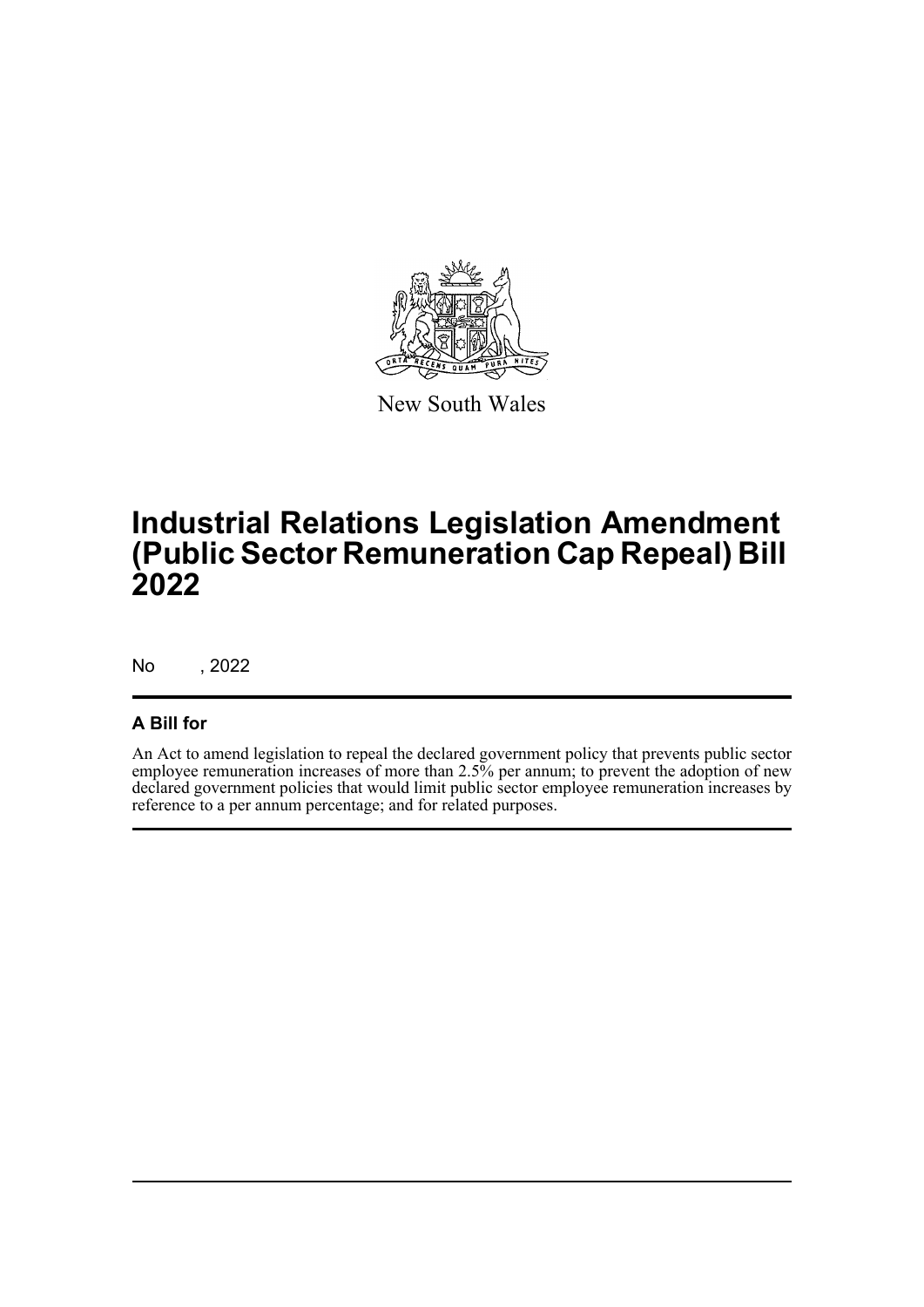Industrial Relations Legislation Amendment (Public Sector Remuneration Cap Repeal) Bill 2022 [NSW]

<span id="page-3-1"></span><span id="page-3-0"></span>

| The Legislature of New South Wales enacts—                                                                      |        |
|-----------------------------------------------------------------------------------------------------------------|--------|
| Name of Act                                                                                                     | 2      |
| This Act is the Industrial Relations Legislation Amendment (Public Sector<br>Remuneration Cap Repeal) Act 2022. | 3<br>4 |
| Commencement                                                                                                    | 5      |
| This Act commences on the date of assent to this Act.                                                           | 6      |
|                                                                                                                 |        |